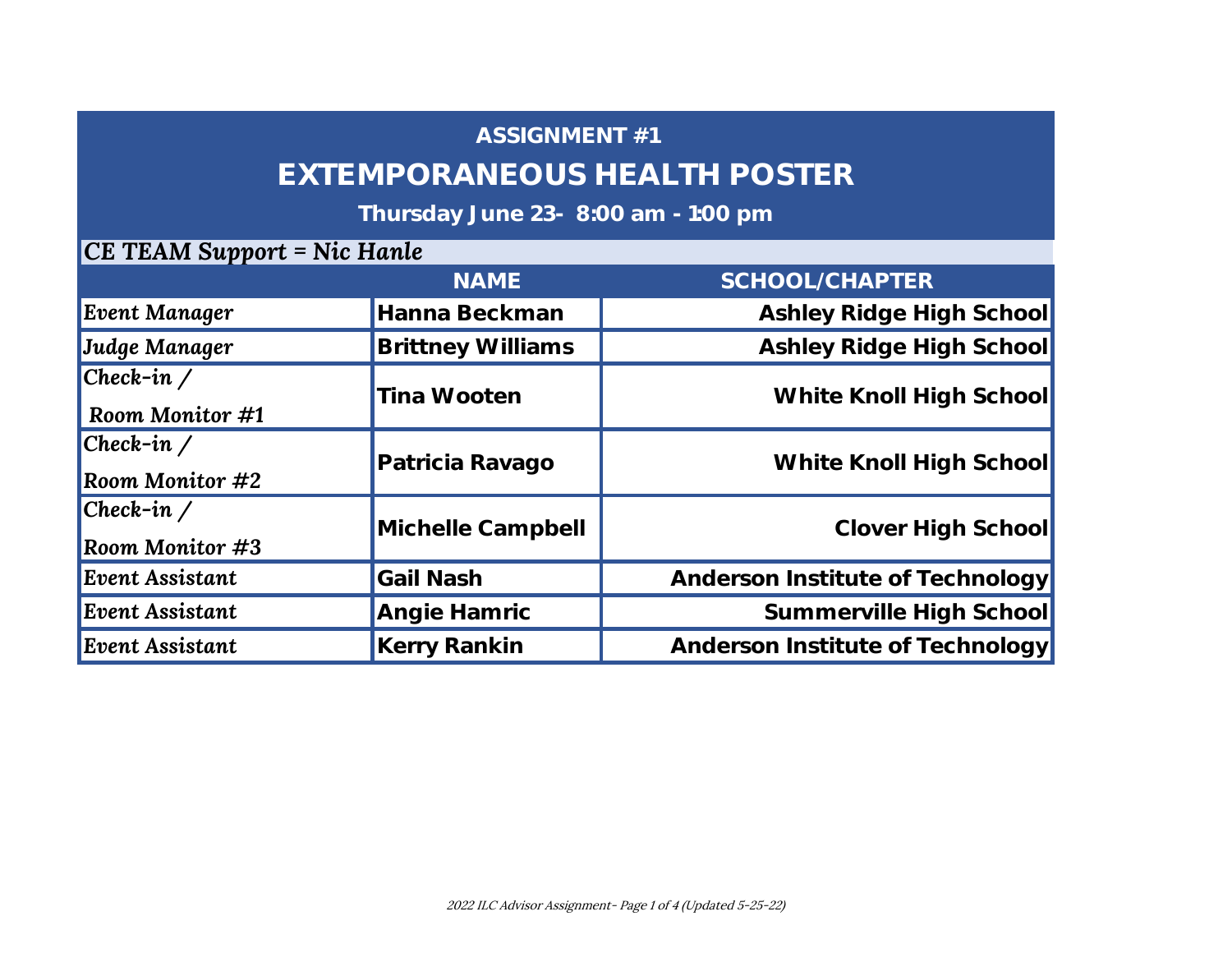# **FORENSIC SCIENCE, ROUND 2**

**Thursday, June 23- 1:30 pm - 5:45 pm**

|                                         | <b>NAME</b>         | SCHOOL/CHAPTER                   |
|-----------------------------------------|---------------------|----------------------------------|
| <b>Event Manager</b>                    | Katrina Haynes      | Cyber Academy of SC              |
| Judge Manager                           | Amy Donaldson       | White Knoll High School          |
| $ Check-in $                            | Alana Miller        | Lexington Technology Center      |
| Crime Scene Room Monitor<br>$\sharp$    | Kate Bailey         | Lexington Technology Center      |
| Crime Scene Room Monitor<br>$\sharp$ #2 | <b>Nickie Daves</b> | FD Johnson Technology Center     |
| <b>Conclusion</b><br>Room Timer #1      | Rhonda Evatt        | Anderson Institute of Technology |
| <b>Conclusion</b><br>Room Timer $#2$    | <b>Brian Smith</b>  | Applied Technology Center        |
| <b>Conclusion</b><br>Room Timer #3      | Lucia Watson        | Conway High School               |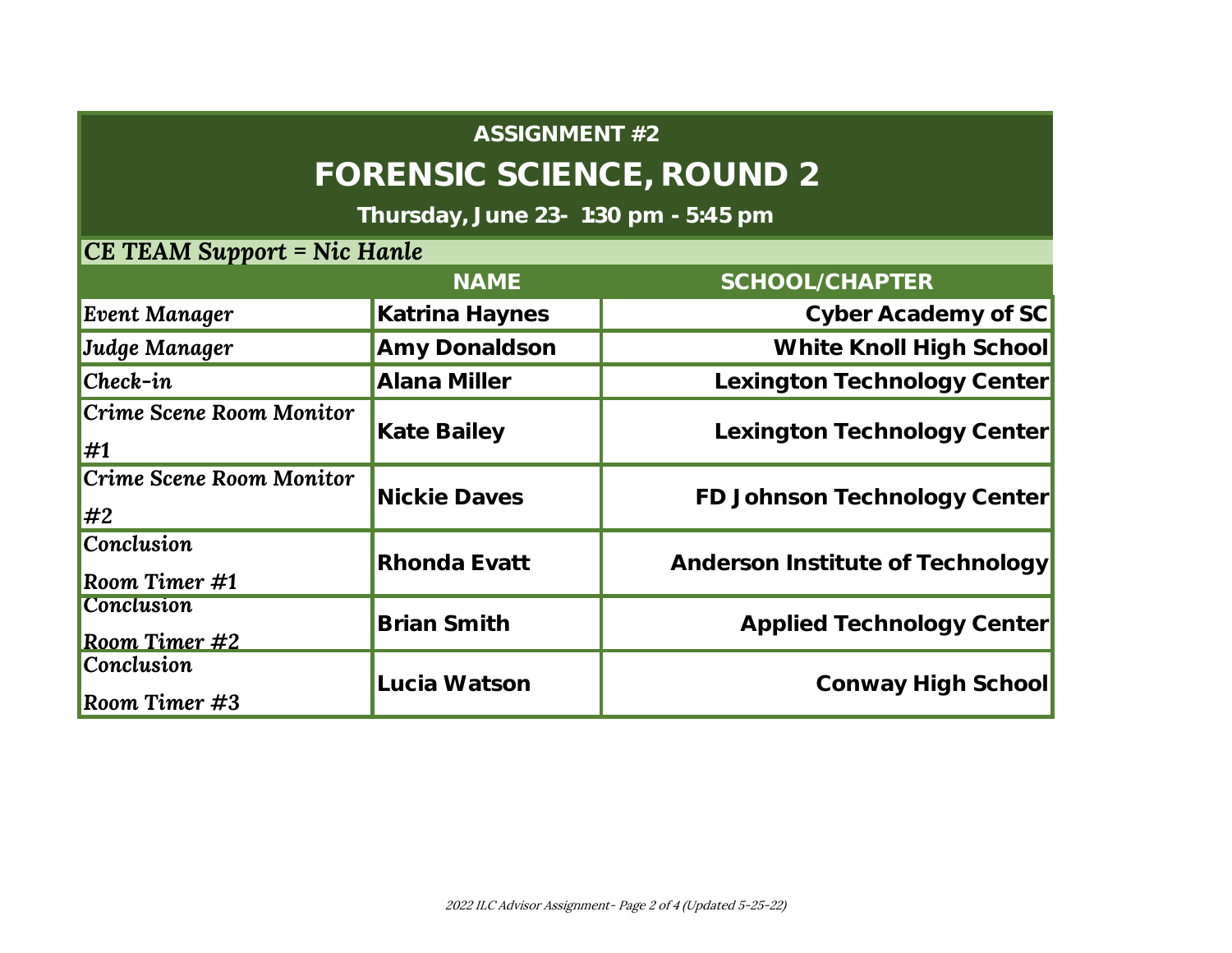# **FORENSIC SCIENCE ROUND 2, (cont'd)...**

**Thursday, June 23- 1:30 pm - 5:45 pm** 

|                        | <b>NAME</b>           | SCHOOL/CHAPTER                        |
|------------------------|-----------------------|---------------------------------------|
| <b>Conclusion</b>      | Lisa Hallman          | Saluda High School                    |
| Room Timer $#4$        |                       |                                       |
| <b>Conclusion</b>      | <b>Jeff Hallman</b>   | Saluda High School                    |
| Room Timer $#5$        |                       |                                       |
| <b>Conclusion</b>      | Tawnya Cox            | Cane Bay High School                  |
| Room Timer $\#6$       |                       |                                       |
| <b>Event Assistant</b> | <b>Kellie Flowers</b> | Darlington County Institute of        |
|                        |                       | Technology                            |
| <b>Event Assistant</b> | Lindsay McElveen      | Darlington County Institute of        |
|                        |                       | Technology                            |
| <b>Event Assistant</b> | Anna Snipes           | Lancaster County School District      |
|                        |                       | Career Center                         |
| <b>Event Assistant</b> | Peter Lauzon          | Center for Advanced Technical Studies |